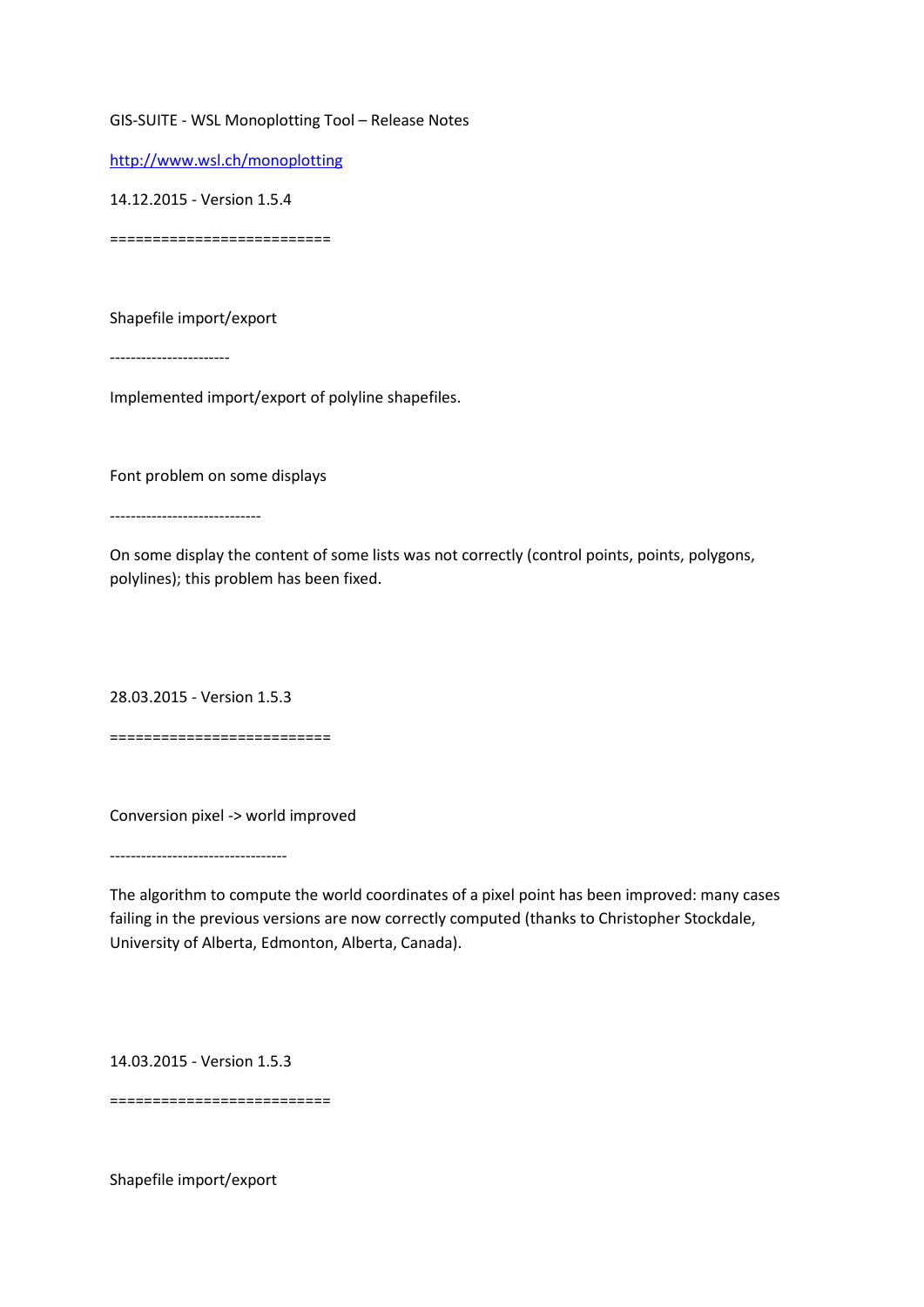-----------------------

Implemented import of 2.5D shapefiles: sometime it was not possible to import polygons. The reason was the lack of the management of 2.5D objects (objects with the z-coordinate).

Automatic conversion pixel <-> world

------------------------------------

Points that cannot be coverted correctly will be setted to null points, i.e. points with dimension zero. An option was introduced to remove this points during the conversion.

06.03.2015 - Version 1.5.2

==========================

Test version.

01.12.2014 - Version 1.5.1

==========================

Shapefile import/export

-----------------------

Implemented a first version of import/export of shapefile (points and polygons): for now the shapefile structure is not considered: the only preserved field is the FID, also stored in the name of the object. This allow to recognize corresponding objects when reexporting the data in a shapefile.

Viewshed parameters

-------------------

A button has been introduced in the camera window, to export the camera parameters neede to compute the viewshed in ArcGIS. Export can be done in ESRI shapefile or CSV format.